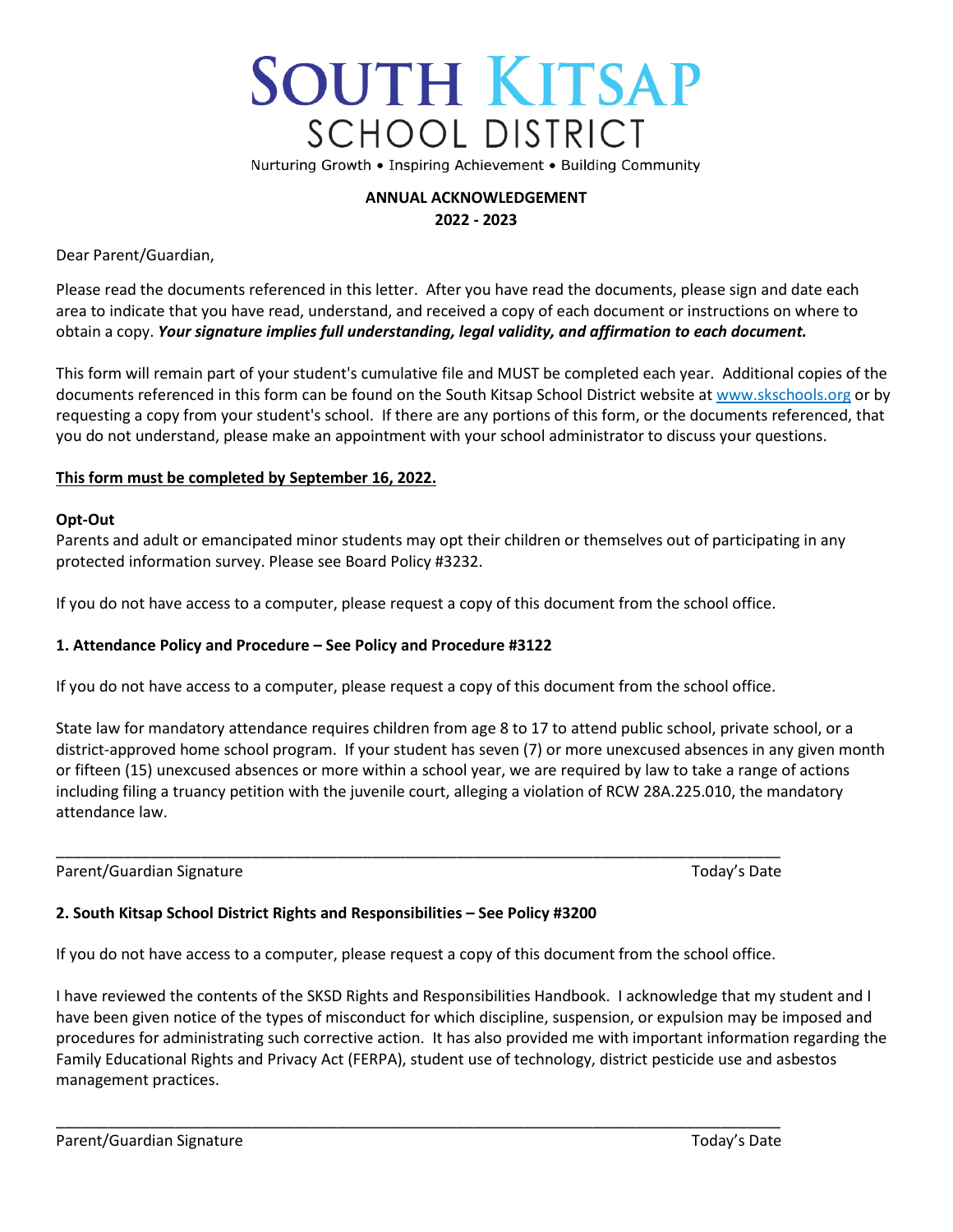consent UNLESS a parent or guardian submits a written request for his or her student to opt out. The common use of directory information include athletic contest and musical concert programs, and college recruiters. Such information

*Your signature indicates awareness only. A written request to opt out is required.*

**4. FERPA: Release of Directory Information – See Policy & Procedures #3231 & #3235**

\_\_\_\_\_\_\_\_\_\_\_\_\_\_\_\_\_\_\_\_\_\_\_\_\_\_\_\_\_\_\_\_\_\_\_\_\_\_\_\_\_\_\_\_\_\_\_\_\_\_\_\_\_\_\_\_\_\_\_\_\_\_\_\_\_\_\_\_\_\_\_\_\_\_\_\_\_\_\_\_\_\_\_\_\_ Parent/Guardian Signature Today's Date Today's Date

## **5. Student's Photo, Image, Video, or Comments**

The District/School will assume permission to use a student's image (photo or video) or class work in District and school publications, and on District sponsored websites, UNLESS a parent or guardian submits a written request for his or her student to opt out.

The District/School will assume permission to use a student's image (photo or video), including comments in community newspapers or magazines, UNLESS a parent or guardian submits a written request for his or her student to opt out.

## *Your signature indicates awareness only. A written request to opt out is required.*

|  | Parent/Guardian Signature |  |
|--|---------------------------|--|
|  |                           |  |

# **6. Release of Student Information – See Policy and Procedures #3231 & #3235**

Directory information can be released publically unless the parent, guardian, or adult student **submits a written** request for his or her student to opt out. The district has designated the following as directory information and may select from the following list, but is not required to include all or any of the following types of information: students name, photograph, address, telephone number, date and place of birth, dates of attendance, participation in officially recognized activities and sports, weight and height of members of athletic teams, diplomas and awards received, and the most recent previous school attended. Information may also be released to state and local officials pursuant to Washington State statute. For complete information please refer to the Rights and Responsibilities Information Handbook, Section 12.

*Your signature indicates awareness only. A written request to opt out is required*.

Parent/Guardian Signature Today's Date Today's Date

## **3. Internet Access Privileges – See Policy & Procedure #2022**

All students have internet access privileges under the guidelines of the District's acceptable use policy UNLESS a parent or guardian submits a written request for his or her student to opt out. Such exclusion does not preclude the supervised use of the internet in an instructional activity. See Rights and Responsibilities Information Handbook, Section 14.

Under Federal Law (FERPA), the District may release directory information on a student without obtaining parent

shall not be released for commercial reasons. See Rights and Responsibilities Information Handbook, Section 12.

# *Your signature indicates awareness only. A written request to opt out is required.*

\_\_\_\_\_\_\_\_\_\_\_\_\_\_\_\_\_\_\_\_\_\_\_\_\_\_\_\_\_\_\_\_\_\_\_\_\_\_\_\_\_\_\_\_\_\_\_\_\_\_\_\_\_\_\_\_\_\_\_\_\_\_\_\_\_\_\_\_\_\_\_\_\_\_\_\_\_\_\_\_\_\_\_\_\_ Parent/Guardian Signature Today's Date Today's Date

\_\_\_\_\_\_\_\_\_\_\_\_\_\_\_\_\_\_\_\_\_\_\_\_\_\_\_\_\_\_\_\_\_\_\_\_\_\_\_\_\_\_\_\_\_\_\_\_\_\_\_\_\_\_\_\_\_\_\_\_\_\_\_\_\_\_\_\_\_\_\_\_\_\_\_\_\_\_\_\_\_\_\_\_\_ Today's Date

\_\_\_\_\_\_\_\_\_\_\_\_\_\_\_\_\_\_\_\_\_\_\_\_\_\_\_\_\_\_\_\_\_\_\_\_\_\_\_\_\_\_\_\_\_\_\_\_\_\_\_\_\_\_\_\_\_\_\_\_\_\_\_\_\_\_\_\_\_\_\_\_\_\_\_\_\_\_\_\_\_\_\_\_\_